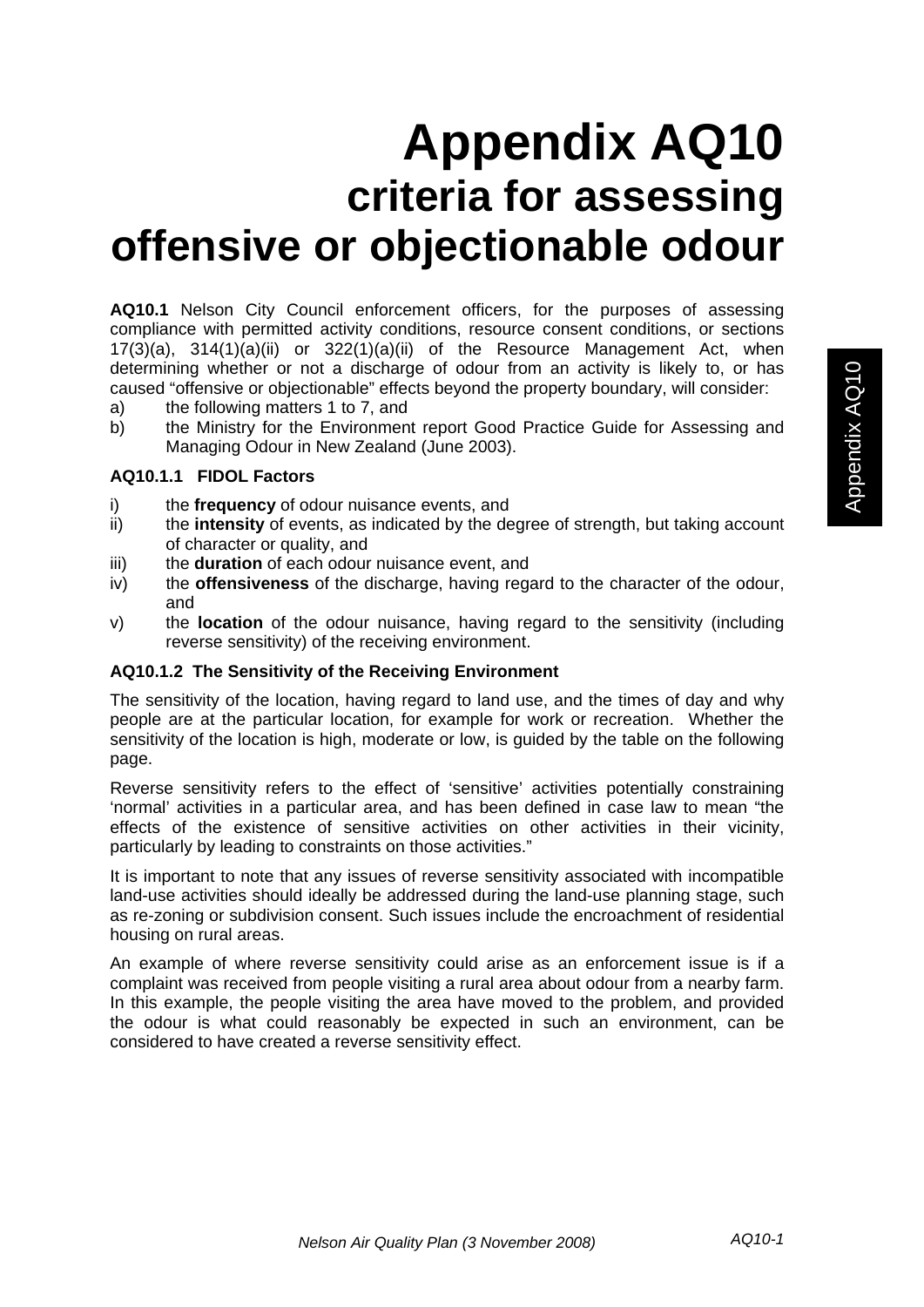#### **Land use type Sensitivity classification Comments and reasons for classification High Mod Low**  Residential / living (high-density residential)  $\checkmark$ People of high sensitivity to odours can be exposed. People can be present at all times of day and night, both indoors and outdoors. Visitors to the area who are unfamiliar with an odour are likely to raise awareness of a problem. In cases of mixed land uses, where the residences are present with industry, the use may be judged to have the same sensitivity as residential depending on the circumstances. Rural residential (low-density residential, minimum property size around 1 ha)  $\checkmark$  |  $\checkmark$ Lower population density, therefore less opportunity for exposure to odour. People of high sensitivity can be exposed at all times of the day and night. Rural-type background odours may be present but are usually lower intensity than in a rural zone. Residents tend to work in cities and return home at night or weekends and may not be desensitised to rural-type odours. Can be sensitive to non-rural-type odours (e.g. rendering plant or landfill odours). Overall high or low sensitivity, depending on the circumstances of the particular area. Rural  $\vert \checkmark \vert$   $\vert \checkmark$ Low population density means low opportunity for exposure to odour. People living in and visiting rural areas generally have a high tolerance for rural-type odours. May be highly sensitive to non-rural type odours (e.g. rendering plant or landfill odours). Heavy industrial  $\|\cdot\|$ A mix of odours is generally tolerated in industrial zones, as long as the intensity is not severe. People in these areas tend to be adults in good health and are more likely to tolerate some odour without finding it to be objectionable or offensive, particularly if the odour is associated with their employment (and source of income). Odours emitted from ground level sources tend to produce the greatest effects at night, when the occupancy of an industrial zone is low or nil, therefore the opportunity for exposure is low.

# **Table: Sensitivity of different land uses (from MfE guide)**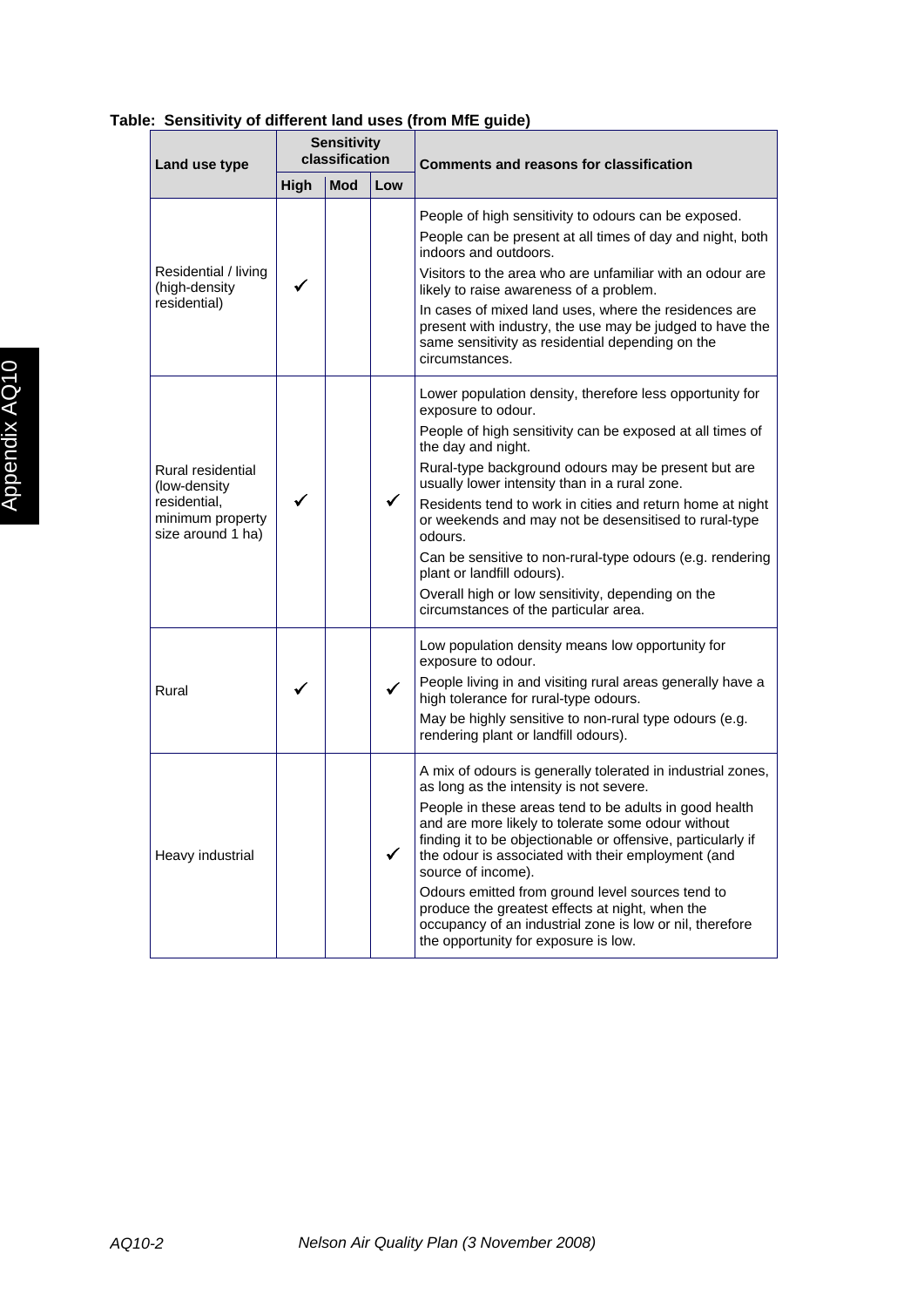| ANIV. VVIIJILITILY<br>Land use type                                       | or amorom rana asos (commaca<br><b>Sensitivity</b><br>classification |            |     | <b>Comments and reasons for classification</b>                                                                                                                                                                                                                                       |
|---------------------------------------------------------------------------|----------------------------------------------------------------------|------------|-----|--------------------------------------------------------------------------------------------------------------------------------------------------------------------------------------------------------------------------------------------------------------------------------------|
|                                                                           | High                                                                 | <b>Mod</b> | Low |                                                                                                                                                                                                                                                                                      |
| Light industrial                                                          |                                                                      | ✓          |     | Characterised by a mix of small industrial premises and<br>commercial/retail/food industry activities. The latter are<br>often incompatible with industrial odour effects, hence the<br>sensitivity is described as moderate even though<br>occupation is likely to be low at night. |
| Light commercial /<br>retail / business /<br>education /<br>institutional |                                                                      |            |     | Similar in sensitivity to the high-density residential area, as<br>it affects people of all ages and health status.<br>Hospitals and schools tend to be land uses where people<br>expect better-than-average air quality.<br>Depending on the mix of development, human occupation   |
|                                                                           |                                                                      |            |     | may be low at night, which can moderate the sensitivity<br>slightly, particularly if dispersion from the odour source is<br>poorest at night.                                                                                                                                        |
| Open space /<br>recreational                                              |                                                                      |            |     | People tend to be more aware of air quality when<br>undertaking outdoor activities and exercise, and sensitivity<br>is heightened.                                                                                                                                                   |
|                                                                           |                                                                      |            |     | People of all ages and health status can be present.                                                                                                                                                                                                                                 |
|                                                                           |                                                                      |            |     | People are more likely to be present during the day but<br>events can also be held at night.                                                                                                                                                                                         |
|                                                                           |                                                                      |            |     | People are often visitors from other parts of the city or<br>country who are more likely to be sensitive to odours they<br>are not used to.                                                                                                                                          |
|                                                                           |                                                                      |            |     | Sports fields may be moderately sensitive and need to be<br>considered on a case-by-case basis.                                                                                                                                                                                      |
| Tourist /<br>conservation /<br>cultural / marae                           | ✓                                                                    |            |     | Generally have high environmental or spiritual value and a<br>low tolerance to exposure to odours.                                                                                                                                                                                   |
| Public roads                                                              |                                                                      |            | ✓   | Generally low sensitivity because people using the roads<br>are only present for a short period of time.                                                                                                                                                                             |

#### **Table: Sensitivity of different land uses (continued)**

## **AQ10.1.3 Background Odour**

- i) The degree to which high levels of background odour may have de-sensitised people in the area to a specific odour, such that addition of other similar odours may not be noticed.
- ii) Whether the cumulative effects from additional odour result in the odour becoming unacceptable.
- iii) Whether the nature of the odour is different to the background odour, and the degree to which people's perception of odour from a new odour source may be affected.

#### **AQ10.1.4 Perception and Cultural Issues**

i) The source of an odour and any cultural or other factors that affect the acceptability or otherwise of the odour in the particular location. For example, odour associated with a natural source, such as mudflats or geothermal activity, may be accepted but a similar odour from an industrial activity may not be.